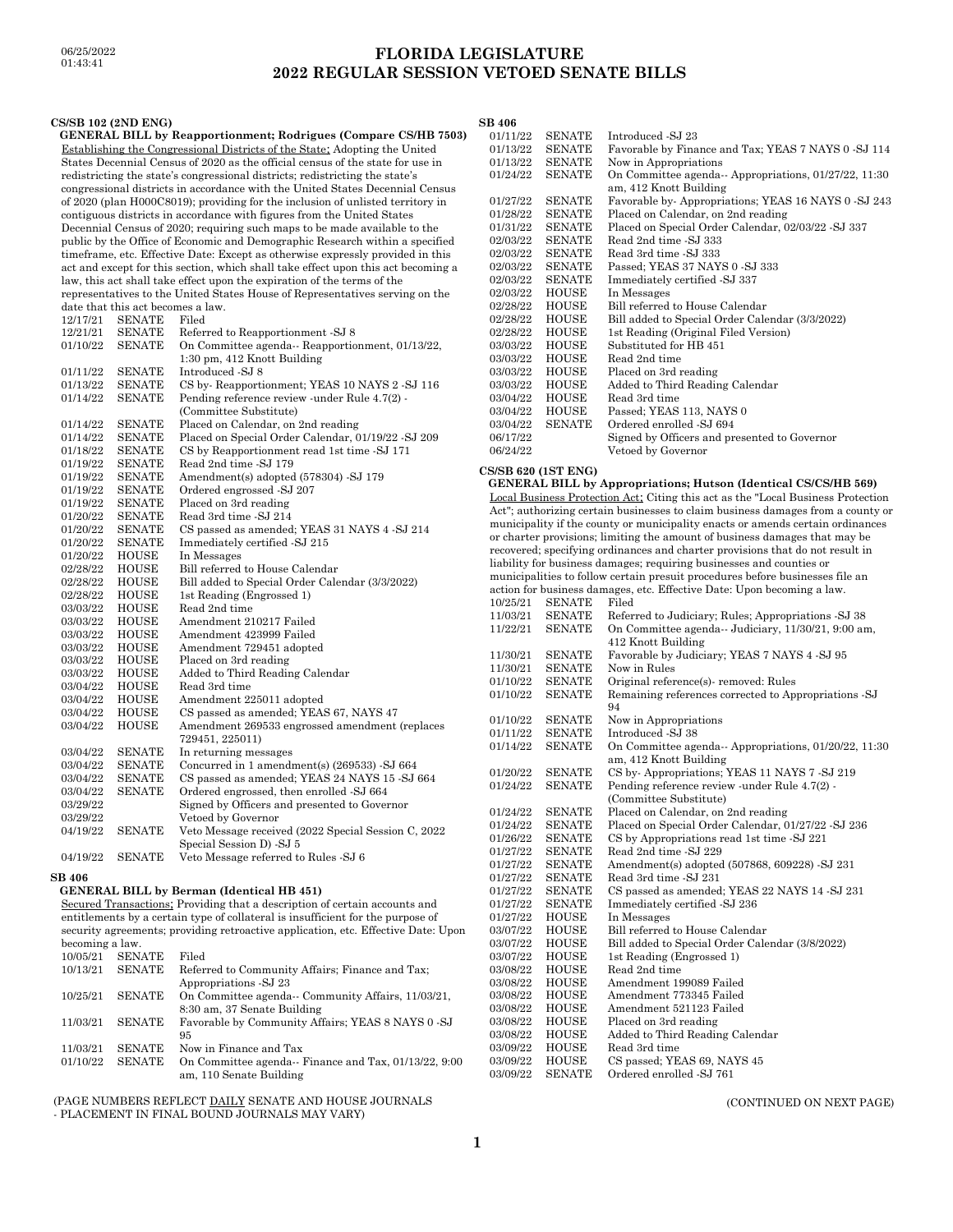**CS/SB 620 (1ST ENG)**<br>06/17/22

# 06/25/2022 **FLORIDA LEGISLATURE 2022 REGULAR SESSION VETOED SENATE BILLS**

| 06/17/22                                                                                                                                                   |                        | Signed by Officers and presented to Governor                                                                                                                 |    |  |
|------------------------------------------------------------------------------------------------------------------------------------------------------------|------------------------|--------------------------------------------------------------------------------------------------------------------------------------------------------------|----|--|
| 06/24/22                                                                                                                                                   |                        | Vetoed by Governor                                                                                                                                           |    |  |
|                                                                                                                                                            | CS/SB 1260 (2ND ENG)   |                                                                                                                                                              |    |  |
|                                                                                                                                                            |                        | GENERAL BILL by Community Affairs; Gruters (Similar CS/CS/HB 897)                                                                                            |    |  |
|                                                                                                                                                            |                        | Independent Hospital Districts: Authorizing the governing body of an                                                                                         |    |  |
|                                                                                                                                                            |                        | independent hospital district to evaluate certain benefits of the potential                                                                                  |    |  |
|                                                                                                                                                            |                        | conversion of the independent hospital district to a nonprofit entity under                                                                                  |    |  |
| certain circumstances; requiring that the evaluation be completed and the final<br>report be presented to the governing body within a specified timeframe; |                        |                                                                                                                                                              |    |  |
|                                                                                                                                                            |                        |                                                                                                                                                              |    |  |
|                                                                                                                                                            |                        | requiring the governing body to negotiate and complete an agreement with the<br>board of county commissioners for each affected county before converting the |    |  |
|                                                                                                                                                            |                        | independent hospital district to a nonprofit entity; prohibiting members of the                                                                              |    |  |
|                                                                                                                                                            |                        | board of county commissioners for counties party to such agreements from                                                                                     |    |  |
|                                                                                                                                                            |                        | serving on the board of the successor nonprofit entity, etc. Effective Date:                                                                                 |    |  |
| 07/01/2022.                                                                                                                                                |                        |                                                                                                                                                              |    |  |
| 12/15/21                                                                                                                                                   | <b>SENATE</b>          | Filed                                                                                                                                                        |    |  |
| 01/05/22                                                                                                                                                   | <b>SENATE</b>          | Referred to Health Policy; Community Affairs; Rules -SJ                                                                                                      |    |  |
|                                                                                                                                                            |                        | 84                                                                                                                                                           |    |  |
| 01/11/22                                                                                                                                                   | <b>SENATE</b>          | Introduced -SJ 84                                                                                                                                            |    |  |
| 01/21/22                                                                                                                                                   | <b>SENATE</b>          | On Committee agenda-- Health Policy, 01/26/22, 10:00                                                                                                         |    |  |
|                                                                                                                                                            |                        | am, 412 Knott Building                                                                                                                                       |    |  |
| 01/26/22                                                                                                                                                   | <b>SENATE</b>          | Favorable by Health Policy; YEAS 9 NAYS 0 -SJ 217                                                                                                            |    |  |
| 01/26/22                                                                                                                                                   | <b>SENATE</b>          | Now in Community Affairs                                                                                                                                     |    |  |
| 01/28/22                                                                                                                                                   | <b>SENATE</b>          | On Committee agenda-- Community Affairs, 02/02/22,                                                                                                           |    |  |
|                                                                                                                                                            |                        | 8:30 am, 37 Senate Building                                                                                                                                  |    |  |
| 02/02/22                                                                                                                                                   | <b>SENATE</b>          | CS by Community Affairs; YEAS 8 NAYS 1 -SJ 344                                                                                                               |    |  |
| 02/04/22                                                                                                                                                   | <b>SENATE</b>          | Pending reference review under Rule 4.7(2) -                                                                                                                 |    |  |
| 02/04/22                                                                                                                                                   | SENATE                 | (Committee Substitute)<br>Now in Rules                                                                                                                       |    |  |
| 02/07/22                                                                                                                                                   | <b>SENATE</b>          | On Committee agenda-- Rules, 02/10/22, 11:00 am, 412                                                                                                         |    |  |
|                                                                                                                                                            |                        | Knott Building                                                                                                                                               |    |  |
| 02/09/22                                                                                                                                                   | <b>SENATE</b>          | CS by Community Affairs read 1st time -SJ 350                                                                                                                |    |  |
| 02/10/22                                                                                                                                                   | <b>SENATE</b>          | Favorable by-Rules; YEAS 16 NAYS 1 - SJ 370                                                                                                                  |    |  |
| 02/11/22                                                                                                                                                   | <b>SENATE</b>          | Placed on Calendar, on 2nd reading                                                                                                                           |    |  |
| 02/11/22                                                                                                                                                   | <b>SENATE</b>          | Placed on Special Order Calendar, 02/17/22 -SJ 426                                                                                                           |    |  |
| 02/17/22                                                                                                                                                   | <b>SENATE</b>          | Read 2nd time -SJ 420                                                                                                                                        |    |  |
| 02/17/22                                                                                                                                                   | <b>SENATE</b>          | Amendment(s) adopted (374510) -SJ 421                                                                                                                        |    |  |
| 02/17/22                                                                                                                                                   | <b>SENATE</b>          | Amendment(s) failed (137408) -SJ 421                                                                                                                         |    |  |
| 02/17/22                                                                                                                                                   | <b>SENATE</b>          | Read 3rd time -SJ 421                                                                                                                                        |    |  |
| 02/17/22                                                                                                                                                   | <b>SENATE</b>          | CS passed as amended; YEAS 38 NAYS 0 -SJ 421                                                                                                                 |    |  |
| 02/17/22<br>02/17/22                                                                                                                                       | <b>SENATE</b><br>HOUSE | Immediately certified -SJ 426<br>In Messages                                                                                                                 |    |  |
| 02/28/22                                                                                                                                                   | HOUSE                  | Bill referred to House Calendar                                                                                                                              |    |  |
| 02/28/22                                                                                                                                                   | HOUSE                  | Bill added to Special Order Calendar (3/3/2022)                                                                                                              |    |  |
| 02/28/22                                                                                                                                                   | HOUSE                  | 1st Reading (Engrossed 1)                                                                                                                                    |    |  |
| 03/03/22                                                                                                                                                   | <b>HOUSE</b>           | Substituted for CS/CS/HB 897                                                                                                                                 |    |  |
| 03/03/22                                                                                                                                                   | <b>HOUSE</b>           | Read 2nd time                                                                                                                                                |    |  |
| 03/03/22                                                                                                                                                   | HOUSE                  | Amendment 067307 adopted                                                                                                                                     |    |  |
| 03/03/22                                                                                                                                                   | <b>HOUSE</b>           | Amendment 767743 adopted                                                                                                                                     |    |  |
| 03/03/22                                                                                                                                                   | HOUSE                  | Placed on 3rd reading                                                                                                                                        |    |  |
| 03/03/22                                                                                                                                                   | <b>HOUSE</b>           | Added to Third Reading Calendar                                                                                                                              |    |  |
| 03/04/22                                                                                                                                                   | HOUSE                  | Read 3rd time                                                                                                                                                |    |  |
| 03/04/22                                                                                                                                                   | HOUSE                  | CS passed as amended; YEAS 112, NAYS 0                                                                                                                       |    |  |
| 03/04/22                                                                                                                                                   | <b>SENATE</b>          | In returning messages                                                                                                                                        | C. |  |
| 03/08/22                                                                                                                                                   | SENATE                 | Concurred in 2 amendment(s) (067307, 767743) -SJ 728                                                                                                         |    |  |
| 03/08/22                                                                                                                                                   | <b>SENATE</b>          | CS passed as amended; YEAS 38 NAYS 0 -SJ 728                                                                                                                 |    |  |
| 03/08/22<br>06/17/22                                                                                                                                       | <b>SENATE</b>          | Ordered engrossed, then enrolled -SJ 728                                                                                                                     |    |  |
| 06/24/22                                                                                                                                                   |                        | Signed by Officers and presented to Governor<br>Vetoed by Governor                                                                                           |    |  |
|                                                                                                                                                            |                        |                                                                                                                                                              |    |  |

### **CS/CS/SB 1382 (1ST ENG)**

#### **GENERAL BILL by Appropriations; Finance and Tax; Gruters (Similar CS/CS/HB 1041)** Tax Administration; Prohibiting taxpayers from submitting certain records in

tax proceedings under certain circumstances; authorizing the Department of Revenue to respond to contact initiated by taxpayers to discuss audits; authorizing taxpayers to provide records and other information to the department; clarifying conditions for application of an exemption for sales taxes for certain nonresident purchasers of boats or aircraft; prohibiting transferors from accepting orders from or delivering alcoholic beverages to dealers with suspended resale certificates within a specified timeframe; revising the period in which, and conditions under which, the executive director of the department may adopt emergency rules, etc. Effective Date: 07/01/2022. 12/28/21 SENATE Filed 01/12/22 SENATE Referred to Community Affairs; Finance and Tax; Appropriations -SJ 123 01/18/22 SENATE Introduced -SJ 123<br>01/28/22 SENATE On Committee ager On Committee agenda-- Community Affairs, 02/02/22, 8:30 am, 37 Senate Building 02/02/22 SENATE Favorable by Community Affairs; YEAS 9 NAYS 0 -SJ 242 02/02/22 SENATE Now in Finance and Tax<br>02/07/22 SENATE On Committee agenda--1 On Committee agenda-- Finance and Tax, 02/10/22, 11:00 am, 110 Senate Building 02/10/22 SENATE CS by Finance and Tax; YEAS 7 NAYS 0 -SJ 370<br>02/11/22 SENATE Pending reference review under Rule 4.7(2) -Pending reference review under Rule 4.7(2) -(Committee Substitute) 02/11/22 SENATE Now in Appropriations<br>02/16/22 SENATE CS by Finance and Tax 02/16/22 SENATE CS by Finance and Tax read 1st time -SJ 379<br>02/23/22 SENATE On Committee agenda-- Appropriations, 02/28 On Committee agenda-- Appropriations, 02/28/22, 10:30 am, 412 Knott Building 02/28/22 SENATE CS/CS by-Appropriations; YEAS 16 NAYS 2 -SJ 521<br>03/02/22 SENATE Pending reference review -under Rule 4.7(2) -Pending reference review -under Rule 4.7(2) -(Committee Substitute) 03/02/22 SENATE Placed on Calendar, on 2nd reading 03/02/22 SENATE Placed on Special Order Calendar, 03/03/22 -SJ 591 03/02/22 SENATE CS/CS by Appropriations read 1st time -SJ 526<br>03/03/22 SENATE Read 2nd time -SJ 564 03/03/22 SENATE Read 2nd time -SJ 564<br>03/03/22 SENATE Amendment(s) adopted 03/03/22 SENATE Amendment(s) adopted (564778) -SJ 565<br>03/03/22 SENATE Read 3rd time -SJ 565 SENATE Read 3rd time -SJ 565  $03/03/22$  SENATE CS passed as amended; YEAS 33 NAYS 3 -SJ 565 03/03/22 HOUSE In Messages 03/03/22 HOUSE In Messages<br>03/04/22 HOUSE Bill referred 03/04/22 HOUSE Bill referred to House Calendar<br>03/04/22 HOUSE Bill added to Special Order Cale 03/04/22 HOUSE Bill added to Special Order Calendar (3/7/2022)<br>03/04/22 HOUSE 1st Reading (Engrossed 1) 1st Reading (Engrossed 1) 03/07/22 HOUSE Temporarily postponed, on 2nd Reading<br>03/07/22 HOUSE Read 2nd time 03/07/22 HOUSE Read 2nd time<br>03/07/22 HOUSE Placed on 3rd r 03/07/22 HOUSE Placed on 3rd reading<br>03/07/22 HOUSE Added to Third Readin 03/07/22 HOUSE Added to Third Reading Calendar<br>03/08/22 HOUSE Read 3rd time 03/08/22 HOUSE Read 3rd time<br>03/08/22 HOUSE CS passed: YE CS passed; YEAS 105, NAYS 10 03/08/22 SENATE Ordered enrolled -SJ 735<br>06/17/22 Signed by Officers and pr Signed by Officers and presented to Governor 06/24/22 Vetoed by Governor

## **CS/CS/SB 1796 (1ST ENG)**

**GENERAL BILL by Rules; Judiciary; Gruters; (CO-INTRODUCERS) Rodriguez; Hooper; Diaz (Similar CS/CS/HB 1395, Compare HB 1155)** Dissolution of Marriage; Requiring the court to make certain written findings in its awards of alimony; removing the court's ability to consider adultery of either spouse in determining the amount of an alimony award; revising factors that the court must consider in determining the proper type and amount of alimony; revising a provision authorizing the modification of rehabilitative alimony upon completion of the rehabilitative plan to include a certain condition; requiring the court to consider specified factors when determining an alimony award involving the existence of a supportive relationship between the obligee and another person, etc. Effective Date: 07/01/2022. 01/07/22 SENATE Filed

| 01/12/22 | <b>SENATE</b> | Referred to Judiciary; Appropriations; Rules -SJ 154 |
|----------|---------------|------------------------------------------------------|
| 01/18/22 | <b>SENATE</b> | Introduced -SJ 153                                   |
| 01/19/22 | <b>SENATE</b> | On Committee agenda-- Judiciary, 01/24/22, 3:00 pm.  |
|          |               | 412 Knott Building                                   |
| 01/24/22 | <b>SENATE</b> | CS by Judiciary; YEAS 6 NAYS 3 -SJ 218               |

(PAGE NUMBERS REFLECT DAILY SENATE AND HOUSE JOURNALS (CONTINUED ON NEXT PAGE) - PLACEMENT IN FINAL BOUND JOURNALS MAY VARY)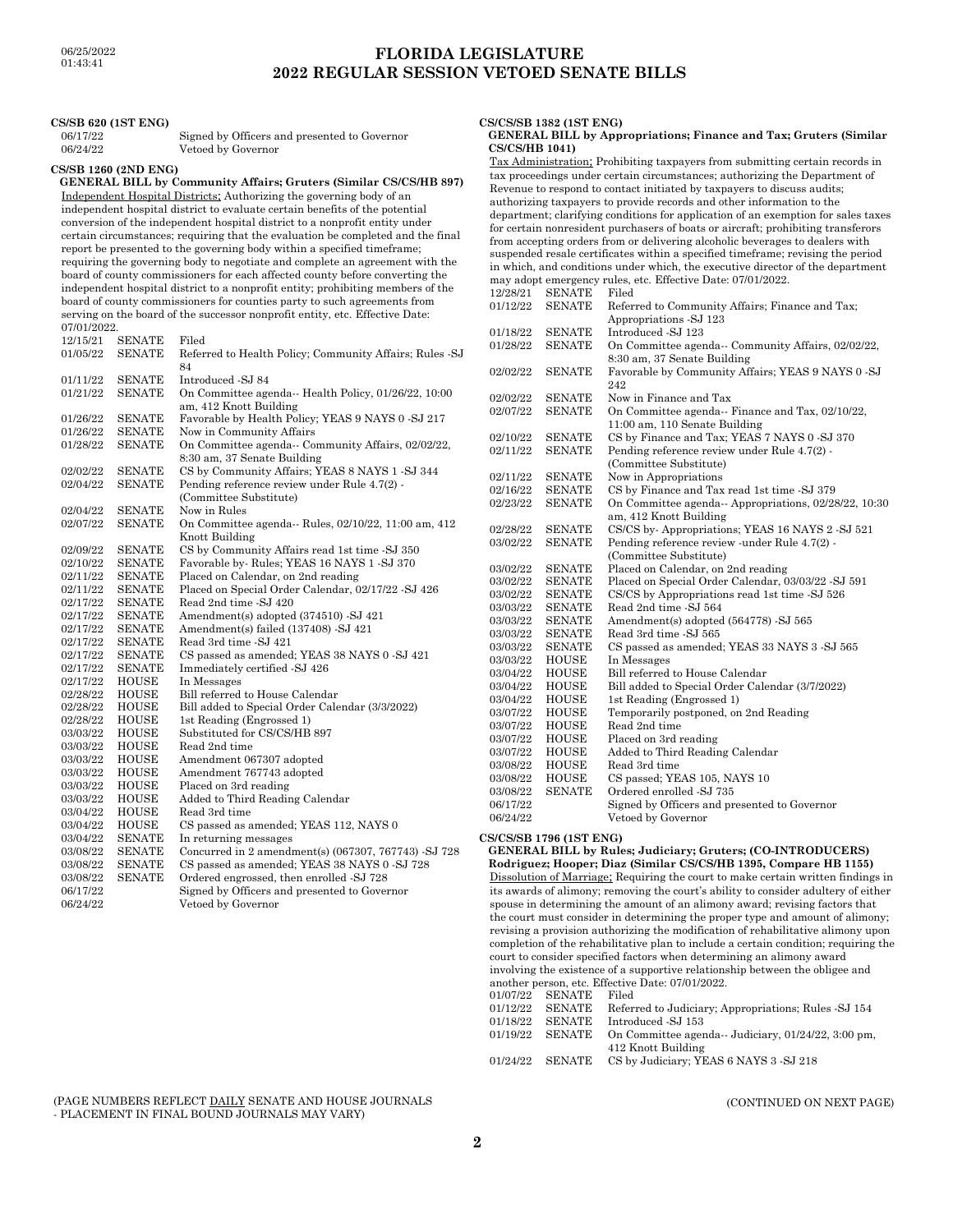# 06/25/2022 **FLORIDA LEGISLATURE 2022 REGULAR SESSION VETOED SENATE BILLS**

|          | CS/CS/SB 1796 (1ST ENG) |                                                                       |
|----------|-------------------------|-----------------------------------------------------------------------|
| 01/26/22 | <b>SENATE</b>           | Pending reference review under Rule 4.7(2) -                          |
|          |                         | (Committee Substitute)                                                |
| 01/26/22 | <b>SENATE</b>           | Now in Appropriations                                                 |
| 01/26/22 | <b>SENATE</b>           | CS by Judiciary read 1st time -SJ 224                                 |
| 02/23/22 | <b>SENATE</b>           | On Committee agenda-- Appropriations, 02/28/22, 10:30                 |
|          |                         | am, 412 Knott Building                                                |
| 02/28/22 | <b>SENATE</b>           | Favorable with 1 amendment(s) by Appropriations                       |
|          |                         | (144186); YEAS 11 NAYS 8 - SJ 484                                     |
| 03/01/22 | <b>SENATE</b>           | Pending reference review under Rule 4.7(2) -                          |
|          |                         | (Amendments)                                                          |
| 03/01/22 | <b>SENATE</b>           | Now in Rules                                                          |
| 03/01/22 | <b>SENATE</b>           | On Committee agenda-- Rules, 03/01/22, 1:30 pm, 412<br>Knott Building |
| 03/01/22 | <b>SENATE</b>           | CS/CS by-Rules; YEAS 10 NAYS 5 -SJ 521                                |
| 03/02/22 | <b>SENATE</b>           | Pending reference review -under Rule 4.7(2) -                         |
|          |                         | (Committee Substitute)                                                |
| 03/02/22 | <b>SENATE</b>           | Placed on Calendar, on 2nd reading                                    |
| 03/02/22 | <b>SENATE</b>           | Placed on Special Order Calendar, 03/03/22 -SJ 591                    |
| 03/02/22 | <b>SENATE</b>           | CS/CS by Rules read 1st time -SJ 528                                  |
| 03/03/22 | <b>SENATE</b>           | Read 2nd time -SJ 583                                                 |
| 03/03/22 | <b>SENATE</b>           | Amendment(s) adopted (178604, 221028, 536442,                         |
|          |                         | 674252) - SJ 585                                                      |
| 03/03/22 | <b>SENATE</b>           | Amendment(s) failed (303346) -SJ 585                                  |
| 03/03/22 | <b>SENATE</b>           | Ordered engrossed                                                     |
| 03/03/22 | <b>SENATE</b>           | Placed on 3rd reading                                                 |
| 03/04/22 | <b>SENATE</b>           | Read 3rd time -SJ 687                                                 |
| 03/04/22 | <b>SENATE</b>           | CS passed as amended; YEAS 21 NAYS 16 -SJ 688                         |
| 03/04/22 | <b>HOUSE</b>            | In Messages                                                           |
| 03/07/22 | <b>HOUSE</b>            | Bill referred to House Calendar                                       |
| 03/07/22 | <b>HOUSE</b>            | Bill added to Special Order Calendar (3/8/2022)                       |
| 03/07/22 | <b>HOUSE</b>            | 1st Reading (Engrossed 1)                                             |
| 03/08/22 | <b>HOUSE</b>            | Read 2nd time                                                         |
| 03/08/22 | <b>HOUSE</b>            | Placed on 3rd reading                                                 |
| 03/08/22 | <b>HOUSE</b>            | Added to Third Reading Calendar                                       |
| 03/09/22 | <b>HOUSE</b>            | Read 3rd time                                                         |
| 03/09/22 | <b>HOUSE</b>            | CS passed; YEAS 74, NAYS 42                                           |
| 03/09/22 | <b>SENATE</b>           | Ordered enrolled -SJ 761                                              |
| 06/17/22 |                         | Signed by Officers and presented to Governor                          |
| 06/24/22 |                         | Vetoed by Governor                                                    |

## **SB 2508 (2ND ENG)**

## **GENERAL BILL by Appropriations (Compare HB 5001 (1ST ENG), SB 2500)**

Environmental Resources; Providing requirements for budget amendments requesting the release of state funds for specified water project components; requiring the South Florida Water Management District to make a specified certification to the Legislature regarding its recommendations to the United States Army Corps of Engineers; authorizing the Department of Environmental Protection to enter into agreements or contracts with certain entities to expedite the evaluation of certain environmental permits; specifying that the Department of Agriculture and Consumer Services may acquire land or certain related interests in land for specified public purposes, etc. Effective Date: Except as otherwise expressly provided in this act and except for this section, which shall take effect upon this act becoming a law, this act shall take effect July 1, 2022.

| 02/04/22 | <b>SENATE</b> | Submitted for consideration by Appropriations            |
|----------|---------------|----------------------------------------------------------|
| 02/04/22 | <b>SENATE</b> | On Committee agenda-- Appropriations, 02/09/22, 9:00     |
|          |               | am. 412 Knott Building                                   |
| 02/09/22 | <b>SENATE</b> | Submitted as Committee Bill and Reported Favorably       |
|          |               | by Appropriations; YEAS 16 NAYS 4                        |
| 02/10/22 | <b>SENATE</b> | Filed                                                    |
| 02/10/22 | <b>SENATE</b> | Placed on Calendar, on 2nd reading                       |
| 02/10/22 | <b>SENATE</b> | Placed on Special Order Calendar, 02/17/22 - SJ 426      |
| 02/16/22 | <b>SENATE</b> | Introduced - SJ 372                                      |
| 02/17/22 | <b>SENATE</b> | Read 2nd time -SJ 415                                    |
| 02/17/22 | <b>SENATE</b> | Amendment(s) adopted (533620) - SJ 416                   |
| 02/17/22 | SENATE        | Read 3rd time -SJ 417                                    |
| 02/17/22 | <b>SENATE</b> | Passed as amended; YEAS 37 NAYS 2 -SJ 417                |
| 02/17/22 | <b>SENATE</b> | The Senate requests that the House pass the bill as      |
|          |               | passed by the Senate or agree to include the bill in the |
|          |               | Budget Conference - SJ 417                               |
| 02/17/22 | <b>SENATE</b> | Immediately certified -SJ 417                            |
| 02/17/22 | <b>HOUSE</b>  | In Messages                                              |
|          |               |                                                          |

(PAGE NUMBERS REFLECT DAILY SENATE AND HOUSE JOURNALS (CONTINUED ON NEXT PAGE) - PLACEMENT IN FINAL BOUND JOURNALS MAY VARY)

| <b>HOUSE</b><br>Bill referred to House Calendar<br>02/17/22<br>HOUSE<br>Bill added to Special Order Calendar (2/22/2022)<br>02/17/22<br><b>HOUSE</b><br>02/17/22<br>1st Reading (Engrossed 1)<br>HOUSE<br>Read 2nd time<br>02/22/22<br>02/22/22<br><b>HOUSE</b><br>Amendment 981363 adopted<br>HOUSE<br>02/22/22<br>Read 3rd time<br>HOUSE<br>Passed as amended; YEAS 112, NAYS 0<br>02/22/22<br><b>HOUSE</b><br>02/22/22<br>Immediately certified<br>02/22/22<br>HOUSE<br>Passed the Senate bill as amended by House and we<br>accede to conference<br><b>SENATE</b><br>02/22/22<br>In returning messages<br><b>SENATE</b><br>Bill placed in Conference (Appropriations Conference<br>02/28/22<br>Committee/Appropriations)<br><b>SENATE</b><br>Conference Committee appointed: Appropriations<br>03/01/22<br>Conference Committee/Appropriations: Stargel (Chair),<br>Bean (At Large), Book (At Large), Gibson (At Large),<br>Mayfield (At Large), Passidomo (At Large), Perry (At<br>Large), Powell (At Large), Rouson (At Large), Stewart<br>(At Large); Appropriations Conference Committee on<br>Agriculture, Environment, and General<br>Government/Agriculture and Natural Resources:<br>Albritton (Chair), Ausley, Berman, Boyd, Bradley,<br>Brodeur, Garcia, Mayfield, Rodrigues, Stewart;<br>Appropriations Conference Committee on Agriculture,<br>Environment, and General Government/State<br>Administration and Technology: Albritton (Chair),<br>Ausley, Berman, Boyd, Bradley, Brodeur, Garcia,<br>Mayfield, Rodrigues, Stewart; Appropriations<br>Conference Committee on Criminal and Civil<br>Justice/Justice: Perry (Chair), Baxley, Bracy, Gainer,<br>Pizzo, Rodriguez, Torres, Wright; Appropriations<br>Conference Committee on Education/Higher Education:<br>Broxson (Chair), Cruz, Diaz, Gibson, Gruters, Hutson,<br>Passidomo, Polsky; Appropriations Conference<br>Committee on Education/PreK-12: Broxson (Chair),<br>Cruz, Diaz, Gibson, Gruters, Hutson, Passidomo,<br>Polsky; Appropriations Conference Committee on<br>Health and Human Services/Health Care: Bean (Chair),<br>Book, Brodeur, Burgess, Diaz, Farmer, Harrell, Jones,<br>Rodrigues, Rodriguez, Rouson; Appropriations<br>Conference Committee on Transportation, Tourism, and<br>Economic Development/Infrastructure and Tourism:<br>Gainer (Chair), Ausley, Boyd, Cruz, Garcia, Gibson,<br>Hooper, Mayfield, Perry, Taddeo, Wright; -SJ 485<br>HOUSE<br>Bill placed in Conference (Agriculture & Natural<br>03/11/22<br>Resources Conference Committee)<br>HOUSE<br>Conference Committee appointed<br>03/11/22<br><b>SENATE</b><br>Conference Committee Report received -SJ 837<br>03/14/22<br>03/14/22<br><b>SENATE</b><br>Conference Committee Report adopted (760174) -SJ 842<br><b>SENATE</b><br>Passed as amended by Conference Committee Report;<br>03/14/22<br>YEAS 33 NAYS 0 -SJ 842<br>HOUSE<br>03/14/22<br>In Messages<br>03/14/22<br>HOUSE<br>In Messages<br>Conference Committee Report considered<br>HOUSE<br>03/14/22<br><b>HOUSE</b><br>Amendment 760174 adopted<br>03/14/22<br>Conference Committee Report adopted<br>03/14/22<br>HOUSE<br>HOUSE<br>Passed as amended by Conference Committee Report;<br>03/14/22<br>YEAS 99, NAYS 8<br><b>SENATE</b><br>Ordered engrossed, then enrolled -SJ 1219<br>03/14/22<br>Signed by Officers and presented to Governor<br>06/02/22<br>Vetoed by Governor<br>06/08/22 | <b>SB 2508 (2ND ENG)</b> |  |
|--------------------------------------------------------------------------------------------------------------------------------------------------------------------------------------------------------------------------------------------------------------------------------------------------------------------------------------------------------------------------------------------------------------------------------------------------------------------------------------------------------------------------------------------------------------------------------------------------------------------------------------------------------------------------------------------------------------------------------------------------------------------------------------------------------------------------------------------------------------------------------------------------------------------------------------------------------------------------------------------------------------------------------------------------------------------------------------------------------------------------------------------------------------------------------------------------------------------------------------------------------------------------------------------------------------------------------------------------------------------------------------------------------------------------------------------------------------------------------------------------------------------------------------------------------------------------------------------------------------------------------------------------------------------------------------------------------------------------------------------------------------------------------------------------------------------------------------------------------------------------------------------------------------------------------------------------------------------------------------------------------------------------------------------------------------------------------------------------------------------------------------------------------------------------------------------------------------------------------------------------------------------------------------------------------------------------------------------------------------------------------------------------------------------------------------------------------------------------------------------------------------------------------------------------------------------------------------------------------------------------------------------------------------------------------------------------------------------------------------------------------------------------------------------------------------------------------------------------------------------------------------------------------------------------------------------------------------------------------------------------------------------------------------------------------------------------------------------------------------------------------------------------------------------------------------------------------------------------------------------------------------------------------------------------------------------------------------------------------------------------------------------------------------------------------|--------------------------|--|
|                                                                                                                                                                                                                                                                                                                                                                                                                                                                                                                                                                                                                                                                                                                                                                                                                                                                                                                                                                                                                                                                                                                                                                                                                                                                                                                                                                                                                                                                                                                                                                                                                                                                                                                                                                                                                                                                                                                                                                                                                                                                                                                                                                                                                                                                                                                                                                                                                                                                                                                                                                                                                                                                                                                                                                                                                                                                                                                                                                                                                                                                                                                                                                                                                                                                                                                                                                                                                                |                          |  |
|                                                                                                                                                                                                                                                                                                                                                                                                                                                                                                                                                                                                                                                                                                                                                                                                                                                                                                                                                                                                                                                                                                                                                                                                                                                                                                                                                                                                                                                                                                                                                                                                                                                                                                                                                                                                                                                                                                                                                                                                                                                                                                                                                                                                                                                                                                                                                                                                                                                                                                                                                                                                                                                                                                                                                                                                                                                                                                                                                                                                                                                                                                                                                                                                                                                                                                                                                                                                                                |                          |  |
|                                                                                                                                                                                                                                                                                                                                                                                                                                                                                                                                                                                                                                                                                                                                                                                                                                                                                                                                                                                                                                                                                                                                                                                                                                                                                                                                                                                                                                                                                                                                                                                                                                                                                                                                                                                                                                                                                                                                                                                                                                                                                                                                                                                                                                                                                                                                                                                                                                                                                                                                                                                                                                                                                                                                                                                                                                                                                                                                                                                                                                                                                                                                                                                                                                                                                                                                                                                                                                |                          |  |
|                                                                                                                                                                                                                                                                                                                                                                                                                                                                                                                                                                                                                                                                                                                                                                                                                                                                                                                                                                                                                                                                                                                                                                                                                                                                                                                                                                                                                                                                                                                                                                                                                                                                                                                                                                                                                                                                                                                                                                                                                                                                                                                                                                                                                                                                                                                                                                                                                                                                                                                                                                                                                                                                                                                                                                                                                                                                                                                                                                                                                                                                                                                                                                                                                                                                                                                                                                                                                                |                          |  |
|                                                                                                                                                                                                                                                                                                                                                                                                                                                                                                                                                                                                                                                                                                                                                                                                                                                                                                                                                                                                                                                                                                                                                                                                                                                                                                                                                                                                                                                                                                                                                                                                                                                                                                                                                                                                                                                                                                                                                                                                                                                                                                                                                                                                                                                                                                                                                                                                                                                                                                                                                                                                                                                                                                                                                                                                                                                                                                                                                                                                                                                                                                                                                                                                                                                                                                                                                                                                                                |                          |  |
|                                                                                                                                                                                                                                                                                                                                                                                                                                                                                                                                                                                                                                                                                                                                                                                                                                                                                                                                                                                                                                                                                                                                                                                                                                                                                                                                                                                                                                                                                                                                                                                                                                                                                                                                                                                                                                                                                                                                                                                                                                                                                                                                                                                                                                                                                                                                                                                                                                                                                                                                                                                                                                                                                                                                                                                                                                                                                                                                                                                                                                                                                                                                                                                                                                                                                                                                                                                                                                |                          |  |
|                                                                                                                                                                                                                                                                                                                                                                                                                                                                                                                                                                                                                                                                                                                                                                                                                                                                                                                                                                                                                                                                                                                                                                                                                                                                                                                                                                                                                                                                                                                                                                                                                                                                                                                                                                                                                                                                                                                                                                                                                                                                                                                                                                                                                                                                                                                                                                                                                                                                                                                                                                                                                                                                                                                                                                                                                                                                                                                                                                                                                                                                                                                                                                                                                                                                                                                                                                                                                                |                          |  |
|                                                                                                                                                                                                                                                                                                                                                                                                                                                                                                                                                                                                                                                                                                                                                                                                                                                                                                                                                                                                                                                                                                                                                                                                                                                                                                                                                                                                                                                                                                                                                                                                                                                                                                                                                                                                                                                                                                                                                                                                                                                                                                                                                                                                                                                                                                                                                                                                                                                                                                                                                                                                                                                                                                                                                                                                                                                                                                                                                                                                                                                                                                                                                                                                                                                                                                                                                                                                                                |                          |  |
|                                                                                                                                                                                                                                                                                                                                                                                                                                                                                                                                                                                                                                                                                                                                                                                                                                                                                                                                                                                                                                                                                                                                                                                                                                                                                                                                                                                                                                                                                                                                                                                                                                                                                                                                                                                                                                                                                                                                                                                                                                                                                                                                                                                                                                                                                                                                                                                                                                                                                                                                                                                                                                                                                                                                                                                                                                                                                                                                                                                                                                                                                                                                                                                                                                                                                                                                                                                                                                |                          |  |
|                                                                                                                                                                                                                                                                                                                                                                                                                                                                                                                                                                                                                                                                                                                                                                                                                                                                                                                                                                                                                                                                                                                                                                                                                                                                                                                                                                                                                                                                                                                                                                                                                                                                                                                                                                                                                                                                                                                                                                                                                                                                                                                                                                                                                                                                                                                                                                                                                                                                                                                                                                                                                                                                                                                                                                                                                                                                                                                                                                                                                                                                                                                                                                                                                                                                                                                                                                                                                                |                          |  |
|                                                                                                                                                                                                                                                                                                                                                                                                                                                                                                                                                                                                                                                                                                                                                                                                                                                                                                                                                                                                                                                                                                                                                                                                                                                                                                                                                                                                                                                                                                                                                                                                                                                                                                                                                                                                                                                                                                                                                                                                                                                                                                                                                                                                                                                                                                                                                                                                                                                                                                                                                                                                                                                                                                                                                                                                                                                                                                                                                                                                                                                                                                                                                                                                                                                                                                                                                                                                                                |                          |  |
|                                                                                                                                                                                                                                                                                                                                                                                                                                                                                                                                                                                                                                                                                                                                                                                                                                                                                                                                                                                                                                                                                                                                                                                                                                                                                                                                                                                                                                                                                                                                                                                                                                                                                                                                                                                                                                                                                                                                                                                                                                                                                                                                                                                                                                                                                                                                                                                                                                                                                                                                                                                                                                                                                                                                                                                                                                                                                                                                                                                                                                                                                                                                                                                                                                                                                                                                                                                                                                |                          |  |
|                                                                                                                                                                                                                                                                                                                                                                                                                                                                                                                                                                                                                                                                                                                                                                                                                                                                                                                                                                                                                                                                                                                                                                                                                                                                                                                                                                                                                                                                                                                                                                                                                                                                                                                                                                                                                                                                                                                                                                                                                                                                                                                                                                                                                                                                                                                                                                                                                                                                                                                                                                                                                                                                                                                                                                                                                                                                                                                                                                                                                                                                                                                                                                                                                                                                                                                                                                                                                                |                          |  |
|                                                                                                                                                                                                                                                                                                                                                                                                                                                                                                                                                                                                                                                                                                                                                                                                                                                                                                                                                                                                                                                                                                                                                                                                                                                                                                                                                                                                                                                                                                                                                                                                                                                                                                                                                                                                                                                                                                                                                                                                                                                                                                                                                                                                                                                                                                                                                                                                                                                                                                                                                                                                                                                                                                                                                                                                                                                                                                                                                                                                                                                                                                                                                                                                                                                                                                                                                                                                                                |                          |  |
|                                                                                                                                                                                                                                                                                                                                                                                                                                                                                                                                                                                                                                                                                                                                                                                                                                                                                                                                                                                                                                                                                                                                                                                                                                                                                                                                                                                                                                                                                                                                                                                                                                                                                                                                                                                                                                                                                                                                                                                                                                                                                                                                                                                                                                                                                                                                                                                                                                                                                                                                                                                                                                                                                                                                                                                                                                                                                                                                                                                                                                                                                                                                                                                                                                                                                                                                                                                                                                |                          |  |
|                                                                                                                                                                                                                                                                                                                                                                                                                                                                                                                                                                                                                                                                                                                                                                                                                                                                                                                                                                                                                                                                                                                                                                                                                                                                                                                                                                                                                                                                                                                                                                                                                                                                                                                                                                                                                                                                                                                                                                                                                                                                                                                                                                                                                                                                                                                                                                                                                                                                                                                                                                                                                                                                                                                                                                                                                                                                                                                                                                                                                                                                                                                                                                                                                                                                                                                                                                                                                                |                          |  |
|                                                                                                                                                                                                                                                                                                                                                                                                                                                                                                                                                                                                                                                                                                                                                                                                                                                                                                                                                                                                                                                                                                                                                                                                                                                                                                                                                                                                                                                                                                                                                                                                                                                                                                                                                                                                                                                                                                                                                                                                                                                                                                                                                                                                                                                                                                                                                                                                                                                                                                                                                                                                                                                                                                                                                                                                                                                                                                                                                                                                                                                                                                                                                                                                                                                                                                                                                                                                                                |                          |  |
|                                                                                                                                                                                                                                                                                                                                                                                                                                                                                                                                                                                                                                                                                                                                                                                                                                                                                                                                                                                                                                                                                                                                                                                                                                                                                                                                                                                                                                                                                                                                                                                                                                                                                                                                                                                                                                                                                                                                                                                                                                                                                                                                                                                                                                                                                                                                                                                                                                                                                                                                                                                                                                                                                                                                                                                                                                                                                                                                                                                                                                                                                                                                                                                                                                                                                                                                                                                                                                |                          |  |
|                                                                                                                                                                                                                                                                                                                                                                                                                                                                                                                                                                                                                                                                                                                                                                                                                                                                                                                                                                                                                                                                                                                                                                                                                                                                                                                                                                                                                                                                                                                                                                                                                                                                                                                                                                                                                                                                                                                                                                                                                                                                                                                                                                                                                                                                                                                                                                                                                                                                                                                                                                                                                                                                                                                                                                                                                                                                                                                                                                                                                                                                                                                                                                                                                                                                                                                                                                                                                                |                          |  |
|                                                                                                                                                                                                                                                                                                                                                                                                                                                                                                                                                                                                                                                                                                                                                                                                                                                                                                                                                                                                                                                                                                                                                                                                                                                                                                                                                                                                                                                                                                                                                                                                                                                                                                                                                                                                                                                                                                                                                                                                                                                                                                                                                                                                                                                                                                                                                                                                                                                                                                                                                                                                                                                                                                                                                                                                                                                                                                                                                                                                                                                                                                                                                                                                                                                                                                                                                                                                                                |                          |  |
|                                                                                                                                                                                                                                                                                                                                                                                                                                                                                                                                                                                                                                                                                                                                                                                                                                                                                                                                                                                                                                                                                                                                                                                                                                                                                                                                                                                                                                                                                                                                                                                                                                                                                                                                                                                                                                                                                                                                                                                                                                                                                                                                                                                                                                                                                                                                                                                                                                                                                                                                                                                                                                                                                                                                                                                                                                                                                                                                                                                                                                                                                                                                                                                                                                                                                                                                                                                                                                |                          |  |
|                                                                                                                                                                                                                                                                                                                                                                                                                                                                                                                                                                                                                                                                                                                                                                                                                                                                                                                                                                                                                                                                                                                                                                                                                                                                                                                                                                                                                                                                                                                                                                                                                                                                                                                                                                                                                                                                                                                                                                                                                                                                                                                                                                                                                                                                                                                                                                                                                                                                                                                                                                                                                                                                                                                                                                                                                                                                                                                                                                                                                                                                                                                                                                                                                                                                                                                                                                                                                                |                          |  |
|                                                                                                                                                                                                                                                                                                                                                                                                                                                                                                                                                                                                                                                                                                                                                                                                                                                                                                                                                                                                                                                                                                                                                                                                                                                                                                                                                                                                                                                                                                                                                                                                                                                                                                                                                                                                                                                                                                                                                                                                                                                                                                                                                                                                                                                                                                                                                                                                                                                                                                                                                                                                                                                                                                                                                                                                                                                                                                                                                                                                                                                                                                                                                                                                                                                                                                                                                                                                                                |                          |  |
|                                                                                                                                                                                                                                                                                                                                                                                                                                                                                                                                                                                                                                                                                                                                                                                                                                                                                                                                                                                                                                                                                                                                                                                                                                                                                                                                                                                                                                                                                                                                                                                                                                                                                                                                                                                                                                                                                                                                                                                                                                                                                                                                                                                                                                                                                                                                                                                                                                                                                                                                                                                                                                                                                                                                                                                                                                                                                                                                                                                                                                                                                                                                                                                                                                                                                                                                                                                                                                |                          |  |
|                                                                                                                                                                                                                                                                                                                                                                                                                                                                                                                                                                                                                                                                                                                                                                                                                                                                                                                                                                                                                                                                                                                                                                                                                                                                                                                                                                                                                                                                                                                                                                                                                                                                                                                                                                                                                                                                                                                                                                                                                                                                                                                                                                                                                                                                                                                                                                                                                                                                                                                                                                                                                                                                                                                                                                                                                                                                                                                                                                                                                                                                                                                                                                                                                                                                                                                                                                                                                                |                          |  |
|                                                                                                                                                                                                                                                                                                                                                                                                                                                                                                                                                                                                                                                                                                                                                                                                                                                                                                                                                                                                                                                                                                                                                                                                                                                                                                                                                                                                                                                                                                                                                                                                                                                                                                                                                                                                                                                                                                                                                                                                                                                                                                                                                                                                                                                                                                                                                                                                                                                                                                                                                                                                                                                                                                                                                                                                                                                                                                                                                                                                                                                                                                                                                                                                                                                                                                                                                                                                                                |                          |  |
|                                                                                                                                                                                                                                                                                                                                                                                                                                                                                                                                                                                                                                                                                                                                                                                                                                                                                                                                                                                                                                                                                                                                                                                                                                                                                                                                                                                                                                                                                                                                                                                                                                                                                                                                                                                                                                                                                                                                                                                                                                                                                                                                                                                                                                                                                                                                                                                                                                                                                                                                                                                                                                                                                                                                                                                                                                                                                                                                                                                                                                                                                                                                                                                                                                                                                                                                                                                                                                |                          |  |
|                                                                                                                                                                                                                                                                                                                                                                                                                                                                                                                                                                                                                                                                                                                                                                                                                                                                                                                                                                                                                                                                                                                                                                                                                                                                                                                                                                                                                                                                                                                                                                                                                                                                                                                                                                                                                                                                                                                                                                                                                                                                                                                                                                                                                                                                                                                                                                                                                                                                                                                                                                                                                                                                                                                                                                                                                                                                                                                                                                                                                                                                                                                                                                                                                                                                                                                                                                                                                                |                          |  |
|                                                                                                                                                                                                                                                                                                                                                                                                                                                                                                                                                                                                                                                                                                                                                                                                                                                                                                                                                                                                                                                                                                                                                                                                                                                                                                                                                                                                                                                                                                                                                                                                                                                                                                                                                                                                                                                                                                                                                                                                                                                                                                                                                                                                                                                                                                                                                                                                                                                                                                                                                                                                                                                                                                                                                                                                                                                                                                                                                                                                                                                                                                                                                                                                                                                                                                                                                                                                                                |                          |  |
|                                                                                                                                                                                                                                                                                                                                                                                                                                                                                                                                                                                                                                                                                                                                                                                                                                                                                                                                                                                                                                                                                                                                                                                                                                                                                                                                                                                                                                                                                                                                                                                                                                                                                                                                                                                                                                                                                                                                                                                                                                                                                                                                                                                                                                                                                                                                                                                                                                                                                                                                                                                                                                                                                                                                                                                                                                                                                                                                                                                                                                                                                                                                                                                                                                                                                                                                                                                                                                |                          |  |
|                                                                                                                                                                                                                                                                                                                                                                                                                                                                                                                                                                                                                                                                                                                                                                                                                                                                                                                                                                                                                                                                                                                                                                                                                                                                                                                                                                                                                                                                                                                                                                                                                                                                                                                                                                                                                                                                                                                                                                                                                                                                                                                                                                                                                                                                                                                                                                                                                                                                                                                                                                                                                                                                                                                                                                                                                                                                                                                                                                                                                                                                                                                                                                                                                                                                                                                                                                                                                                |                          |  |
|                                                                                                                                                                                                                                                                                                                                                                                                                                                                                                                                                                                                                                                                                                                                                                                                                                                                                                                                                                                                                                                                                                                                                                                                                                                                                                                                                                                                                                                                                                                                                                                                                                                                                                                                                                                                                                                                                                                                                                                                                                                                                                                                                                                                                                                                                                                                                                                                                                                                                                                                                                                                                                                                                                                                                                                                                                                                                                                                                                                                                                                                                                                                                                                                                                                                                                                                                                                                                                |                          |  |
|                                                                                                                                                                                                                                                                                                                                                                                                                                                                                                                                                                                                                                                                                                                                                                                                                                                                                                                                                                                                                                                                                                                                                                                                                                                                                                                                                                                                                                                                                                                                                                                                                                                                                                                                                                                                                                                                                                                                                                                                                                                                                                                                                                                                                                                                                                                                                                                                                                                                                                                                                                                                                                                                                                                                                                                                                                                                                                                                                                                                                                                                                                                                                                                                                                                                                                                                                                                                                                |                          |  |
|                                                                                                                                                                                                                                                                                                                                                                                                                                                                                                                                                                                                                                                                                                                                                                                                                                                                                                                                                                                                                                                                                                                                                                                                                                                                                                                                                                                                                                                                                                                                                                                                                                                                                                                                                                                                                                                                                                                                                                                                                                                                                                                                                                                                                                                                                                                                                                                                                                                                                                                                                                                                                                                                                                                                                                                                                                                                                                                                                                                                                                                                                                                                                                                                                                                                                                                                                                                                                                |                          |  |
|                                                                                                                                                                                                                                                                                                                                                                                                                                                                                                                                                                                                                                                                                                                                                                                                                                                                                                                                                                                                                                                                                                                                                                                                                                                                                                                                                                                                                                                                                                                                                                                                                                                                                                                                                                                                                                                                                                                                                                                                                                                                                                                                                                                                                                                                                                                                                                                                                                                                                                                                                                                                                                                                                                                                                                                                                                                                                                                                                                                                                                                                                                                                                                                                                                                                                                                                                                                                                                |                          |  |
|                                                                                                                                                                                                                                                                                                                                                                                                                                                                                                                                                                                                                                                                                                                                                                                                                                                                                                                                                                                                                                                                                                                                                                                                                                                                                                                                                                                                                                                                                                                                                                                                                                                                                                                                                                                                                                                                                                                                                                                                                                                                                                                                                                                                                                                                                                                                                                                                                                                                                                                                                                                                                                                                                                                                                                                                                                                                                                                                                                                                                                                                                                                                                                                                                                                                                                                                                                                                                                |                          |  |
|                                                                                                                                                                                                                                                                                                                                                                                                                                                                                                                                                                                                                                                                                                                                                                                                                                                                                                                                                                                                                                                                                                                                                                                                                                                                                                                                                                                                                                                                                                                                                                                                                                                                                                                                                                                                                                                                                                                                                                                                                                                                                                                                                                                                                                                                                                                                                                                                                                                                                                                                                                                                                                                                                                                                                                                                                                                                                                                                                                                                                                                                                                                                                                                                                                                                                                                                                                                                                                |                          |  |
|                                                                                                                                                                                                                                                                                                                                                                                                                                                                                                                                                                                                                                                                                                                                                                                                                                                                                                                                                                                                                                                                                                                                                                                                                                                                                                                                                                                                                                                                                                                                                                                                                                                                                                                                                                                                                                                                                                                                                                                                                                                                                                                                                                                                                                                                                                                                                                                                                                                                                                                                                                                                                                                                                                                                                                                                                                                                                                                                                                                                                                                                                                                                                                                                                                                                                                                                                                                                                                |                          |  |
|                                                                                                                                                                                                                                                                                                                                                                                                                                                                                                                                                                                                                                                                                                                                                                                                                                                                                                                                                                                                                                                                                                                                                                                                                                                                                                                                                                                                                                                                                                                                                                                                                                                                                                                                                                                                                                                                                                                                                                                                                                                                                                                                                                                                                                                                                                                                                                                                                                                                                                                                                                                                                                                                                                                                                                                                                                                                                                                                                                                                                                                                                                                                                                                                                                                                                                                                                                                                                                |                          |  |
|                                                                                                                                                                                                                                                                                                                                                                                                                                                                                                                                                                                                                                                                                                                                                                                                                                                                                                                                                                                                                                                                                                                                                                                                                                                                                                                                                                                                                                                                                                                                                                                                                                                                                                                                                                                                                                                                                                                                                                                                                                                                                                                                                                                                                                                                                                                                                                                                                                                                                                                                                                                                                                                                                                                                                                                                                                                                                                                                                                                                                                                                                                                                                                                                                                                                                                                                                                                                                                |                          |  |
|                                                                                                                                                                                                                                                                                                                                                                                                                                                                                                                                                                                                                                                                                                                                                                                                                                                                                                                                                                                                                                                                                                                                                                                                                                                                                                                                                                                                                                                                                                                                                                                                                                                                                                                                                                                                                                                                                                                                                                                                                                                                                                                                                                                                                                                                                                                                                                                                                                                                                                                                                                                                                                                                                                                                                                                                                                                                                                                                                                                                                                                                                                                                                                                                                                                                                                                                                                                                                                |                          |  |
|                                                                                                                                                                                                                                                                                                                                                                                                                                                                                                                                                                                                                                                                                                                                                                                                                                                                                                                                                                                                                                                                                                                                                                                                                                                                                                                                                                                                                                                                                                                                                                                                                                                                                                                                                                                                                                                                                                                                                                                                                                                                                                                                                                                                                                                                                                                                                                                                                                                                                                                                                                                                                                                                                                                                                                                                                                                                                                                                                                                                                                                                                                                                                                                                                                                                                                                                                                                                                                |                          |  |
|                                                                                                                                                                                                                                                                                                                                                                                                                                                                                                                                                                                                                                                                                                                                                                                                                                                                                                                                                                                                                                                                                                                                                                                                                                                                                                                                                                                                                                                                                                                                                                                                                                                                                                                                                                                                                                                                                                                                                                                                                                                                                                                                                                                                                                                                                                                                                                                                                                                                                                                                                                                                                                                                                                                                                                                                                                                                                                                                                                                                                                                                                                                                                                                                                                                                                                                                                                                                                                |                          |  |
|                                                                                                                                                                                                                                                                                                                                                                                                                                                                                                                                                                                                                                                                                                                                                                                                                                                                                                                                                                                                                                                                                                                                                                                                                                                                                                                                                                                                                                                                                                                                                                                                                                                                                                                                                                                                                                                                                                                                                                                                                                                                                                                                                                                                                                                                                                                                                                                                                                                                                                                                                                                                                                                                                                                                                                                                                                                                                                                                                                                                                                                                                                                                                                                                                                                                                                                                                                                                                                |                          |  |
|                                                                                                                                                                                                                                                                                                                                                                                                                                                                                                                                                                                                                                                                                                                                                                                                                                                                                                                                                                                                                                                                                                                                                                                                                                                                                                                                                                                                                                                                                                                                                                                                                                                                                                                                                                                                                                                                                                                                                                                                                                                                                                                                                                                                                                                                                                                                                                                                                                                                                                                                                                                                                                                                                                                                                                                                                                                                                                                                                                                                                                                                                                                                                                                                                                                                                                                                                                                                                                |                          |  |
|                                                                                                                                                                                                                                                                                                                                                                                                                                                                                                                                                                                                                                                                                                                                                                                                                                                                                                                                                                                                                                                                                                                                                                                                                                                                                                                                                                                                                                                                                                                                                                                                                                                                                                                                                                                                                                                                                                                                                                                                                                                                                                                                                                                                                                                                                                                                                                                                                                                                                                                                                                                                                                                                                                                                                                                                                                                                                                                                                                                                                                                                                                                                                                                                                                                                                                                                                                                                                                |                          |  |
|                                                                                                                                                                                                                                                                                                                                                                                                                                                                                                                                                                                                                                                                                                                                                                                                                                                                                                                                                                                                                                                                                                                                                                                                                                                                                                                                                                                                                                                                                                                                                                                                                                                                                                                                                                                                                                                                                                                                                                                                                                                                                                                                                                                                                                                                                                                                                                                                                                                                                                                                                                                                                                                                                                                                                                                                                                                                                                                                                                                                                                                                                                                                                                                                                                                                                                                                                                                                                                |                          |  |
|                                                                                                                                                                                                                                                                                                                                                                                                                                                                                                                                                                                                                                                                                                                                                                                                                                                                                                                                                                                                                                                                                                                                                                                                                                                                                                                                                                                                                                                                                                                                                                                                                                                                                                                                                                                                                                                                                                                                                                                                                                                                                                                                                                                                                                                                                                                                                                                                                                                                                                                                                                                                                                                                                                                                                                                                                                                                                                                                                                                                                                                                                                                                                                                                                                                                                                                                                                                                                                |                          |  |
|                                                                                                                                                                                                                                                                                                                                                                                                                                                                                                                                                                                                                                                                                                                                                                                                                                                                                                                                                                                                                                                                                                                                                                                                                                                                                                                                                                                                                                                                                                                                                                                                                                                                                                                                                                                                                                                                                                                                                                                                                                                                                                                                                                                                                                                                                                                                                                                                                                                                                                                                                                                                                                                                                                                                                                                                                                                                                                                                                                                                                                                                                                                                                                                                                                                                                                                                                                                                                                |                          |  |
|                                                                                                                                                                                                                                                                                                                                                                                                                                                                                                                                                                                                                                                                                                                                                                                                                                                                                                                                                                                                                                                                                                                                                                                                                                                                                                                                                                                                                                                                                                                                                                                                                                                                                                                                                                                                                                                                                                                                                                                                                                                                                                                                                                                                                                                                                                                                                                                                                                                                                                                                                                                                                                                                                                                                                                                                                                                                                                                                                                                                                                                                                                                                                                                                                                                                                                                                                                                                                                |                          |  |
|                                                                                                                                                                                                                                                                                                                                                                                                                                                                                                                                                                                                                                                                                                                                                                                                                                                                                                                                                                                                                                                                                                                                                                                                                                                                                                                                                                                                                                                                                                                                                                                                                                                                                                                                                                                                                                                                                                                                                                                                                                                                                                                                                                                                                                                                                                                                                                                                                                                                                                                                                                                                                                                                                                                                                                                                                                                                                                                                                                                                                                                                                                                                                                                                                                                                                                                                                                                                                                |                          |  |
|                                                                                                                                                                                                                                                                                                                                                                                                                                                                                                                                                                                                                                                                                                                                                                                                                                                                                                                                                                                                                                                                                                                                                                                                                                                                                                                                                                                                                                                                                                                                                                                                                                                                                                                                                                                                                                                                                                                                                                                                                                                                                                                                                                                                                                                                                                                                                                                                                                                                                                                                                                                                                                                                                                                                                                                                                                                                                                                                                                                                                                                                                                                                                                                                                                                                                                                                                                                                                                |                          |  |
|                                                                                                                                                                                                                                                                                                                                                                                                                                                                                                                                                                                                                                                                                                                                                                                                                                                                                                                                                                                                                                                                                                                                                                                                                                                                                                                                                                                                                                                                                                                                                                                                                                                                                                                                                                                                                                                                                                                                                                                                                                                                                                                                                                                                                                                                                                                                                                                                                                                                                                                                                                                                                                                                                                                                                                                                                                                                                                                                                                                                                                                                                                                                                                                                                                                                                                                                                                                                                                |                          |  |
|                                                                                                                                                                                                                                                                                                                                                                                                                                                                                                                                                                                                                                                                                                                                                                                                                                                                                                                                                                                                                                                                                                                                                                                                                                                                                                                                                                                                                                                                                                                                                                                                                                                                                                                                                                                                                                                                                                                                                                                                                                                                                                                                                                                                                                                                                                                                                                                                                                                                                                                                                                                                                                                                                                                                                                                                                                                                                                                                                                                                                                                                                                                                                                                                                                                                                                                                                                                                                                |                          |  |
|                                                                                                                                                                                                                                                                                                                                                                                                                                                                                                                                                                                                                                                                                                                                                                                                                                                                                                                                                                                                                                                                                                                                                                                                                                                                                                                                                                                                                                                                                                                                                                                                                                                                                                                                                                                                                                                                                                                                                                                                                                                                                                                                                                                                                                                                                                                                                                                                                                                                                                                                                                                                                                                                                                                                                                                                                                                                                                                                                                                                                                                                                                                                                                                                                                                                                                                                                                                                                                |                          |  |
|                                                                                                                                                                                                                                                                                                                                                                                                                                                                                                                                                                                                                                                                                                                                                                                                                                                                                                                                                                                                                                                                                                                                                                                                                                                                                                                                                                                                                                                                                                                                                                                                                                                                                                                                                                                                                                                                                                                                                                                                                                                                                                                                                                                                                                                                                                                                                                                                                                                                                                                                                                                                                                                                                                                                                                                                                                                                                                                                                                                                                                                                                                                                                                                                                                                                                                                                                                                                                                |                          |  |
|                                                                                                                                                                                                                                                                                                                                                                                                                                                                                                                                                                                                                                                                                                                                                                                                                                                                                                                                                                                                                                                                                                                                                                                                                                                                                                                                                                                                                                                                                                                                                                                                                                                                                                                                                                                                                                                                                                                                                                                                                                                                                                                                                                                                                                                                                                                                                                                                                                                                                                                                                                                                                                                                                                                                                                                                                                                                                                                                                                                                                                                                                                                                                                                                                                                                                                                                                                                                                                |                          |  |
|                                                                                                                                                                                                                                                                                                                                                                                                                                                                                                                                                                                                                                                                                                                                                                                                                                                                                                                                                                                                                                                                                                                                                                                                                                                                                                                                                                                                                                                                                                                                                                                                                                                                                                                                                                                                                                                                                                                                                                                                                                                                                                                                                                                                                                                                                                                                                                                                                                                                                                                                                                                                                                                                                                                                                                                                                                                                                                                                                                                                                                                                                                                                                                                                                                                                                                                                                                                                                                |                          |  |
|                                                                                                                                                                                                                                                                                                                                                                                                                                                                                                                                                                                                                                                                                                                                                                                                                                                                                                                                                                                                                                                                                                                                                                                                                                                                                                                                                                                                                                                                                                                                                                                                                                                                                                                                                                                                                                                                                                                                                                                                                                                                                                                                                                                                                                                                                                                                                                                                                                                                                                                                                                                                                                                                                                                                                                                                                                                                                                                                                                                                                                                                                                                                                                                                                                                                                                                                                                                                                                |                          |  |

### **SB 2512 (1ST ENG)**

#### **GENERAL BILL by Appropriations (Compare HB 5001 (1ST ENG), SB 2500)**

Aircraft; Creating the executive aircraft pool within the Department of Management Services; requiring state officials who request use of or travel in pool aircraft to ensure that such use or travel complies with specified provisions; providing that the use of such aircraft is on a first-call, first-served basis, except in the event of a scheduling conflict the priority order applies; defining the term "foreign country of concern", etc. Effective Date: 07/01/2022.

02/04/22 SENATE Submitted for consideration by Appropriations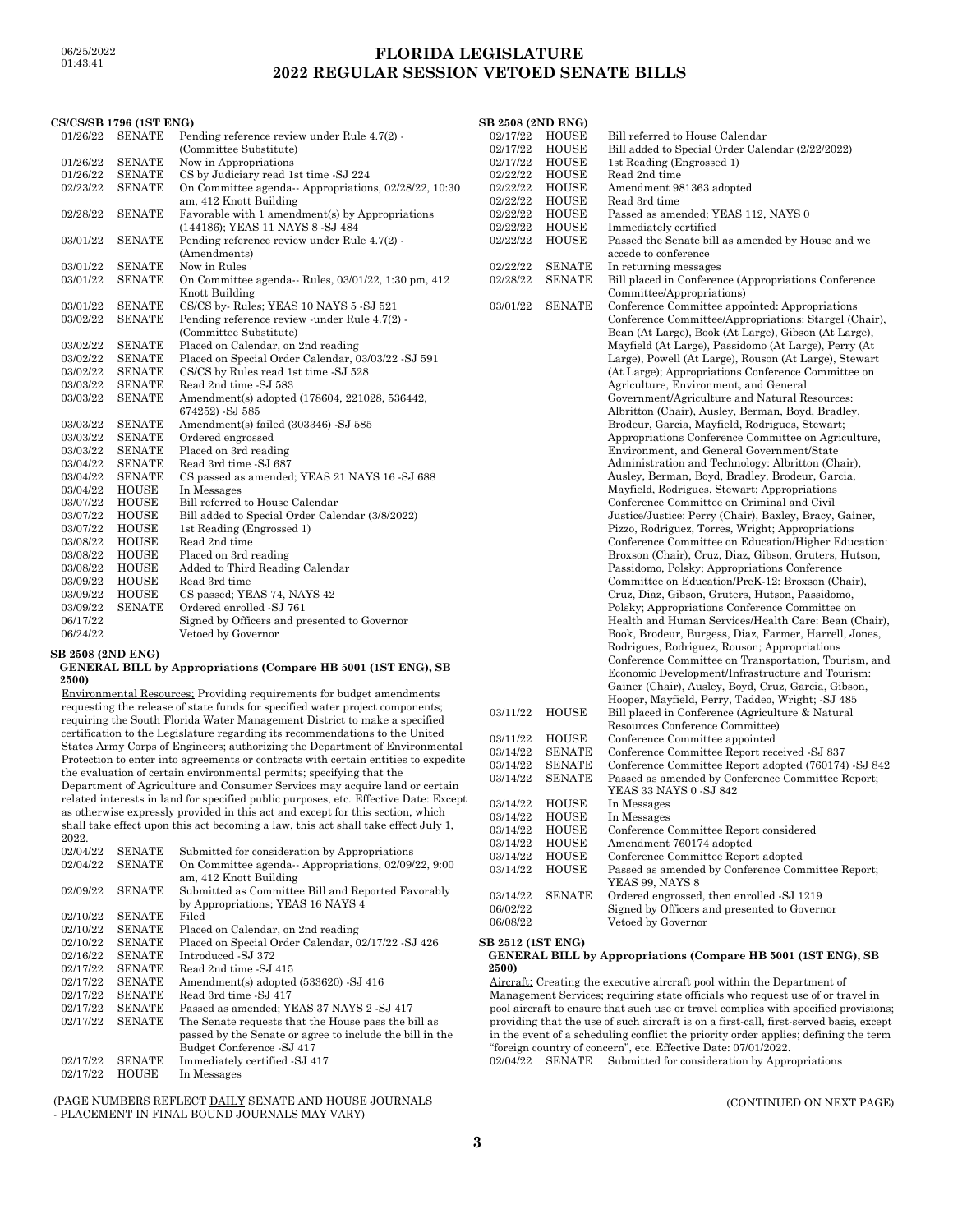**SB 2512 (1ST ENG)**

# 06/25/2022 **FLORIDA LEGISLATURE 2022 REGULAR SESSION VETOED SENATE BILLS**

| 02/04/22             | <b>SENATE</b>         | On Committee agenda - Appropriations, 02/09/22, 9:00<br>am, 412 Knott Building                           |
|----------------------|-----------------------|----------------------------------------------------------------------------------------------------------|
| 02/09/22             | SENATE                | Submitted as Committee Bill and Reported Favorably<br>by Appropriations; YEAS 16 NAYS 2                  |
| 02/10/22             | SENATE                | Filed                                                                                                    |
| 02/10/22             | SENATE                | Placed on Calendar, on 2nd reading                                                                       |
| 02/10/22             | SENATE                | Placed on Special Order Calendar, 02/17/22 -SJ 426                                                       |
| 02/16/22             | SENATE                | Introduced -SJ 373                                                                                       |
| 02/17/22             | SENATE                | Read 2nd time -SJ 415                                                                                    |
| 02/17/22             | SENATE                | Read 3rd time -SJ 415                                                                                    |
| 02/17/22             | SENATE                | Passed; YEAS 30 NAYS 9 -SJ 415                                                                           |
| 02/17/22             | SENATE                | The Senate requests that the House pass the bill as                                                      |
|                      |                       | passed by the Senate or agree to include the bill in the<br>Budget Conference - SJ 417                   |
| 02/17/22             | <b>SENATE</b>         | Immediately certified -SJ 418                                                                            |
| 02/17/22             | HOUSE                 | In Messages                                                                                              |
| 02/17/22             | HOUSE                 | Bill referred to House Calendar                                                                          |
| 02/17/22             | <b>HOUSE</b>          | Bill added to Special Order Calendar (2/22/2022)                                                         |
| 02/17/22             | <b>HOUSE</b>          | 1st Reading (Original Filed Version)                                                                     |
| 02/22/22             | <b>HOUSE</b>          | Read 2nd time                                                                                            |
| 02/22/22             | <b>HOUSE</b>          | Amendment 006271 adopted                                                                                 |
| 02/22/22             | HOUSE                 | Read 3rd time                                                                                            |
| 02/22/22             | <b>HOUSE</b>          | Passed as amended; YEAS 114, NAYS 1                                                                      |
| 02/22/22             | <b>HOUSE</b>          | Immediately certified                                                                                    |
| 02/22/22             | <b>HOUSE</b>          | Passed the Senate bill as amended by House and we                                                        |
|                      |                       | accede to conference                                                                                     |
| 02/22/22             | SENATE                | In returning messages                                                                                    |
| 02/28/22             | <b>SENATE</b>         | Bill placed in Conference (Appropriations Conference)                                                    |
|                      |                       | Committee/Appropriations)                                                                                |
| 03/01/22             | <b>SENATE</b>         | Conference Committee appointed: Appropriations                                                           |
|                      |                       | Conference Committee/Appropriations: Stargel (Chair),                                                    |
|                      |                       | Bean (At Large), Book (At Large), Gibson (At Large),                                                     |
|                      |                       | Mayfield (At Large), Passidomo (At Large), Perry (At                                                     |
|                      |                       | Large), Powell (At Large), Rouson (At Large), Stewart                                                    |
|                      |                       | (At Large); Appropriations Conference Committee on                                                       |
|                      |                       | Agriculture, Environment, and General                                                                    |
|                      |                       | Government/Agriculture and Natural Resources:                                                            |
|                      |                       | Albritton (Chair), Ausley, Berman, Boyd, Bradley,                                                        |
|                      |                       | Brodeur, Garcia, Mayfield, Rodrigues, Stewart;<br>Appropriations Conference Committee on Agriculture,    |
|                      |                       | Environment, and General Government/State                                                                |
|                      |                       | Administration and Technology: Albritton (Chair),                                                        |
|                      |                       | Ausley, Berman, Boyd, Bradley, Brodeur, Garcia,                                                          |
|                      |                       | Mayfield, Rodrigues, Stewart; Appropriations                                                             |
|                      |                       |                                                                                                          |
|                      |                       |                                                                                                          |
|                      |                       | Conference Committee on Criminal and Civil                                                               |
|                      |                       | Justice/Justice: Perry (Chair), Baxley, Bracy, Gainer,                                                   |
|                      |                       | Pizzo, Rodriguez, Torres, Wright; Appropriations                                                         |
|                      |                       | Conference Committee on Education/Higher Education:                                                      |
|                      |                       | Broxson (Chair), Cruz, Diaz, Gibson, Gruters, Hutson,                                                    |
|                      |                       | Passidomo, Polsky; Appropriations Conference                                                             |
|                      |                       | Committee on Education/PreK-12: Broxson (Chair),                                                         |
|                      |                       | Cruz, Diaz, Gibson, Gruters, Hutson, Passidomo,                                                          |
|                      |                       | Polsky; Appropriations Conference Committee on                                                           |
|                      |                       | Health and Human Services/Health Care: Bean (Chair),                                                     |
|                      |                       | Book, Brodeur, Burgess, Diaz, Farmer, Harrell, Jones,                                                    |
|                      |                       | Rodrigues, Rodriguez, Rouson; Appropriations                                                             |
|                      |                       | Conference Committee on Transportation, Tourism, and<br>Economic Development/Infrastructure and Tourism: |
|                      |                       |                                                                                                          |
|                      |                       | Gainer (Chair), Ausley, Boyd, Cruz, Garcia, Gibson,                                                      |
| 03/11/22             | <b>HOUSE</b>          | Hooper, Mayfield, Perry, Taddeo, Wright; -SJ 485<br>Bill placed in Conference (State Administration &    |
|                      |                       | Technology Appropriations Conference Committee)                                                          |
| 03/11/22             | HOUSE                 | Conference Committee appointed                                                                           |
| 03/14/22             | <b>SENATE</b>         | Conference Committee Report received -SJ 846                                                             |
| 03/14/22             | <b>SENATE</b>         | Conference Committee Report adopted (168820) -SJ 847                                                     |
| 03/14/22             | SENATE                | Passed as amended by Conference Committee Report;                                                        |
|                      |                       | YEAS 32 NAYS 1 -SJ 847, 848                                                                              |
| 03/14/22             | HOUSE                 | In Messages                                                                                              |
| 03/14/22             | HOUSE                 | In Messages                                                                                              |
| 03/14/22             | <b>HOUSE</b>          | Conference Committee Report considered                                                                   |
| 03/14/22<br>03/14/22 | <b>HOUSE</b><br>HOUSE | Amendment 168820 adopted<br>Conference Committee Report adopted                                          |

(PAGE NUMBERS REFLECT DAILY SENATE AND HOUSE JOURNALS (CONTINUED ON NEXT PAGE) - PLACEMENT IN FINAL BOUND JOURNALS MAY VARY)

| SB 2512 (1ST ENG) |        |                                                   |
|-------------------|--------|---------------------------------------------------|
| 03/14/22 HOUSE    |        | Passed as amended by Conference Committee Report; |
|                   |        | YEAS 95. NAYS 11                                  |
| 03/14/22          | SENATE | Ordered engrossed, then enrolled -SJ 1220         |
| 06/02/22          |        | Signed by Officers and presented to Governor      |
| 06/02/22          |        | Vetoed by Governor                                |
|                   |        |                                                   |

**SB 2526 (1ST ENG)**

#### **GENERAL BILL by Appropriations (Compare HB 5001 (1ST ENG), SB 2500)**

Health; Providing that the Department of Financial Services Tobacco Settlement Clearing Trust Fund shall be referred to as the "Lawton Chiles Trust Fund"; providing an appropriation to the Board of Directors of the H. Lee Moffitt Cancer Center and Research Institute for a specified purpose; authorizing pharmacists and wholesalers employed by or under contract with forensic facilities managed by the Agency for Persons with Disabilities to import prescription drugs under the Canadian Prescription Drug Importation Program for dispensing to clients in such facilities; requiring that the Department of Children and Families' contracts with managing entities be made available on the department's website, etc. Appropriation: Indeterminate. Effective Date: 07/01/2022. 02/04/22 SENATE Submitted for consideration by Appropriations 02/04/22 SENATE On Committee agenda-- Appropriations, 02/09/22, 9:00 am, 412 Knott Building 02/09/22 SENATE Submitted as Committee Bill and Reported Favorably by Appropriations; YEAS 18 NAYS 0 02/10/22 SENATE Filed 02/10/22 SENATE Placed on Calendar, on 2nd reading<br>02/10/22 SENATE Placed on Special Order Calendar, 0 02/10/22 SENATE Placed on Special Order Calendar, 02/17/22 -SJ 426 02/16/22 SENATE Introduced -SJ 374 02/16/22 SENATE Introduced -SJ 374<br>02/17/22 SENATE Read 2nd time -SJ 4 Read 2nd time -SJ 408 02/17/22 SENATE Read 3rd time -SJ 408<br>02/17/22 SENATE Passed: YEAS 39 NAY 02/17/22 SENATE Passed; YEAS 39 NAYS 0 -SJ 408<br>02/17/22 SENATE The Senate requests that the Hous The Senate requests that the House pass the bill as passed by the Senate or agree to include the bill in the Budget Conference -SJ 417 02/17/22 SENATE Immediately certified -SJ 417<br>02/17/22 HOUSE In Messages 02/17/22 HOUSE In Messages<br>02/17/22 HOUSE Bill referred HOUSE Bill referred to House Calendar<br>HOUSE Bill added to Special Order Cale 02/17/22 HOUSE Bill added to Special Order Calendar (2/22/2022)<br>02/17/22 HOUSE 1st Reading (Original Filed Version) HOUSE 1st Reading (Original Filed Version)<br>HOUSE Read 2nd time 02/22/22 HOUSE Read 2nd time 02/22/22 HOUSE Amendment 016339 adopted 02/22/22 HOUSE Read 3rd time<br>02/22/22 HOUSE Passed as ame 02/22/22 HOUSE Passed as amended; YEAS 113, NAYS 0<br>02/22/22 HOUSE Immediately certified HOUSE Immediately certified<br>HOUSE Passed the Senate bill 02/22/22 HOUSE Passed the Senate bill as amended by House and we accede to conference 02/22/22 SENATE In returning messages<br>02/28/22 SENATE Bill placed in Conferer Bill placed in Conference (Appropriations Conference Committee/Appropriations)